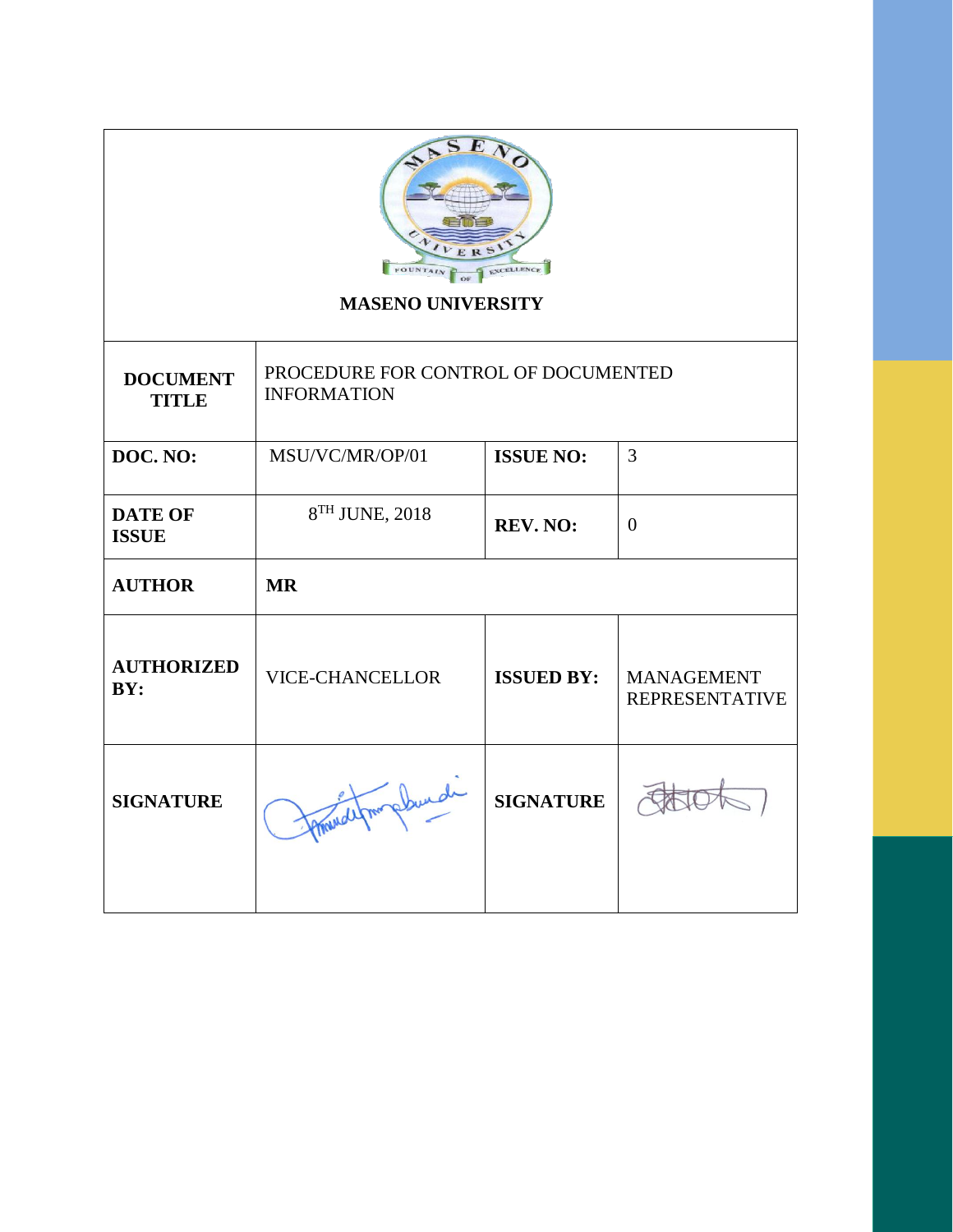| <b>DOCUMENT</b>      | PROCEDURE FOR CONTROL OF DOCUMENTED INFORMATION |                  |   |
|----------------------|-------------------------------------------------|------------------|---|
| DOC. NO.             | MSU/VC/MR/OP/01                                 | <b>ISSUE NO:</b> | 3 |
| <b>DATE OF ISSUE</b> | $8TH$ JUNE, 2018                                | <b>REV. NO:</b>  |   |

### **0.1 DOCUMENT CHANGES**

| ++ | <b>Date</b>                |      | <b>Details of Change</b> | <b>Authorization</b> |
|----|----------------------------|------|--------------------------|----------------------|
|    | $(dd\text{-}mm\text{-}yy)$ | Page | Clause/sub clause        | Title                |
|    |                            |      |                          |                      |
| ി  |                            |      |                          |                      |
| 3  |                            |      |                          |                      |

## **0.2 DOCUMENT DISTRIBUTION**

This quality management procedure shall be available on the Maseno University Website for authorized users.

### **1. PURPOSE**

This procedure sets out Maseno University methodology for developing and controlling quality management system documentation in order to ensure effective planning, operation and control of the quality management system.

### **2. SCOPE**

This procedure applies to all documentation to be used within the quality management system. The procedure covers the QMS documentation structure, preparation, control, distribution, creation and updating, retrieval, review, authorization, protection, storage, version control, retention and disposition of documents. In addition, it describes methods of identification and control of documents of external origin used within the QMS.

### **3. REFERENCES**

- 3.1 ISO 9001:2015– Quality Management System Requirements
- 3.2 MSU-Quality Manual
- 3.3 ISO 9000:2015, Quality Management Systems –Fundamentals and vocabulary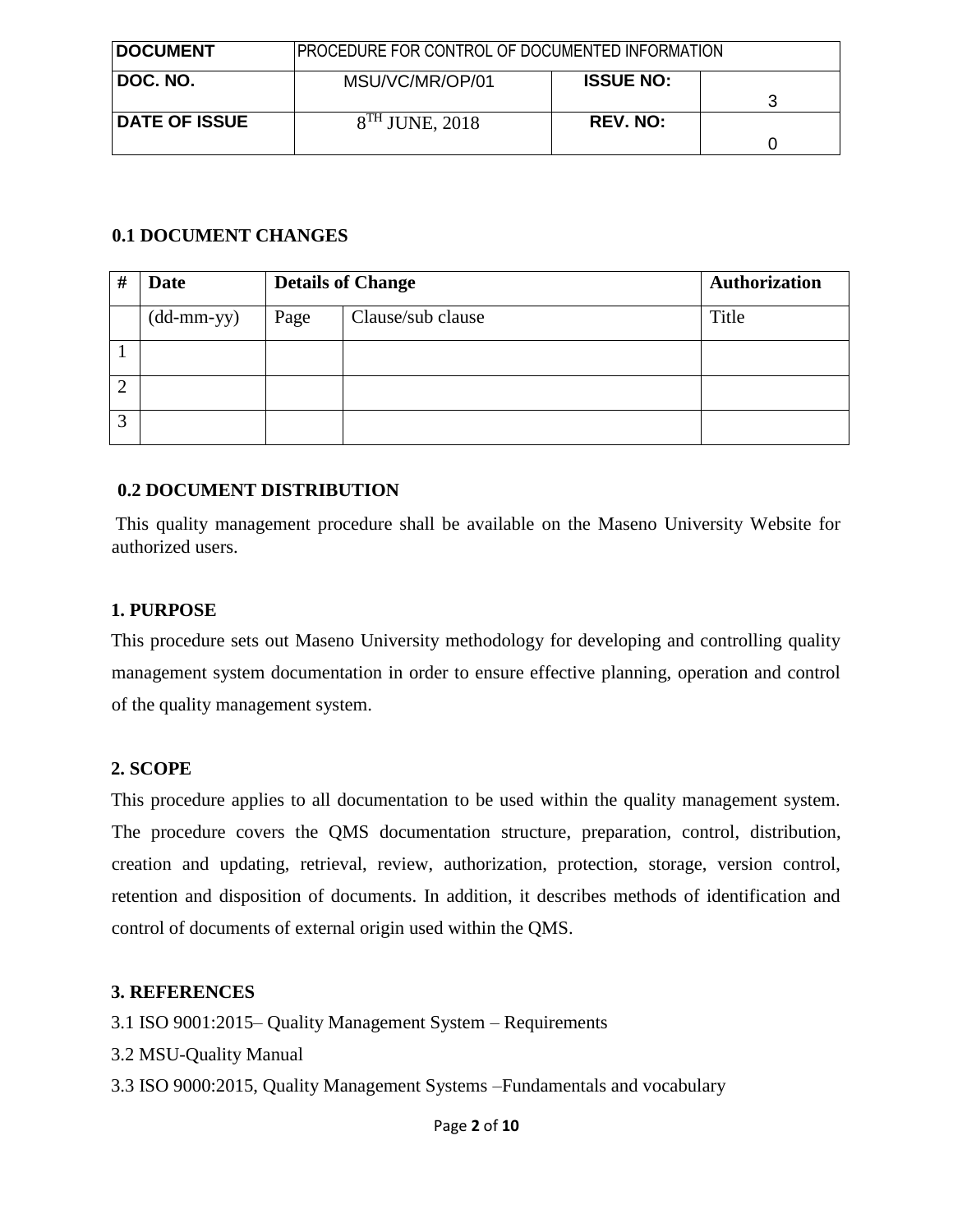| <b>DOCUMENT</b>      | PROCEDURE FOR CONTROL OF DOCUMENTED INFORMATION |                  |  |
|----------------------|-------------------------------------------------|------------------|--|
| <b>DOC. NO.</b>      | MSU/VC/MR/OP/01                                 | <b>ISSUE NO:</b> |  |
| <b>DATE OF ISSUE</b> | $8TH$ JUNE, 2018                                | <b>REV. NO:</b>  |  |

3.4 ISO 10013:2001, Guidelines for Quality Management System Documentation

### **4. TERMS (DEFINITIONS)**

### 4.1 **Definitions of Terms Used:**

For the purpose of this procedure the following terms shall apply in addition to those already defined in the Maseno University Quality Manual.

- 4.1.1 **Documented information**: information required to be controlled and maintained by Maseno University.
- 4.1.2 **Procedure:** A document specifying the way an activity or process is undertaken.
- 4.1.3 **Work Instruction:** A document that details descriptions on how to perform and record a task.
- 4.1.4 **Retained Information (Record):** documents that serve as objective evidence of a process or procedure or work Instruction

## 4.1.5 **Documents of external origin**

These are documents which are used within the quality management system to ensure correct performance of processes without necessarily making any further detailing. Documents of external origin in most cases may include customer supplied specification, standards, equipment manuals, legislation and regulations (including Acts, legal notices and government circulars/directives and guidelines

## **5. RESPONSIBILITIES**

The Management Representative and Heads of the respective Departments/Sections in the University shall ensure the effective implementation of this procedure.

## **6.0 METHOD**

## **6.1 Creating and updating documents**

In principle, documented information created for application of the QMS shall be based on the need to ensure effective planning, consistent operation and control of process (es).

6.1.1 Each process owner or HOD shall identify the necessary documentation needed based on the requirement for operation of the process (es) or as required by a specific standards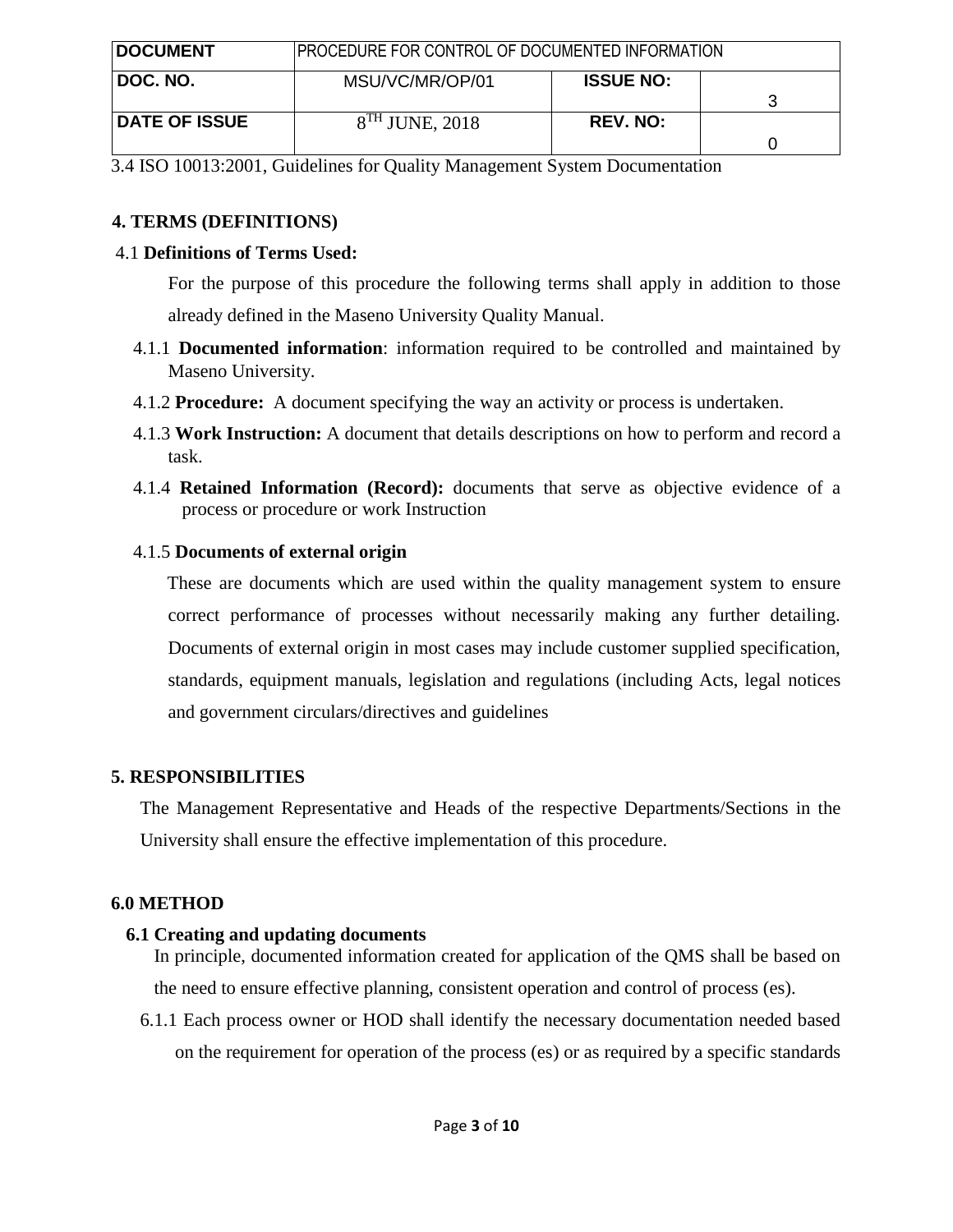| <b>DOCUMENT</b>      | PROCEDURE FOR CONTROL OF DOCUMENTED INFORMATION |                  |  |
|----------------------|-------------------------------------------------|------------------|--|
| DOC. NO.             | MSU/VC/MR/OP/01                                 | <b>ISSUE NO:</b> |  |
| <b>DATE OF ISSUE</b> | $8TH$ JUNE, 2018                                | <b>REV. NO:</b>  |  |

and/or regulations. The need for documented information to exist shall be identified and agreed at relevant level or function.

- 6.1.2 Once documentation needs have been agreed upon, the process owner or HOD shall designate staff or committee to develop the relevant draft document in accordance to this procedure.
- 6.1.3 In addition to the examples given in clause 6.9 of this procedure, each document to be developed shall be assigned a proposed document identifier comprising the name of the organization, the division and department under which the document falls, the procedure and procedure number. For example procedure for Control of documented information would adopt identifier **MSU/VC/MR/OP/01** where;
	- **MSU** is the name of the organization
	- **VC** is the head of the division and also denotes responsibility for approving the document
	- **MR** is the department and also the author
	- **OP** document/process type
	- **01** document/process number
- 6.1.4 Each document under development shall contain all the applicable information elements e.g University logo, University name, title of the document, document number, author, issue number, date of issue and authorization as outlined on the cover page above.
	- 6.1.4.1 Quality Policy and Quality Objectives shall contain the university logo, name of the university, title, authorization and date.
	- 6.1.4.2 Other sections of the document being developed shall include; table of document changes, document distribution, purpose, scope, references, terms and definition, responsibility and methodology.
- 6.1.5 Each draft document once ready shall be proofread by the authors and relevant designated staff in the relevant area.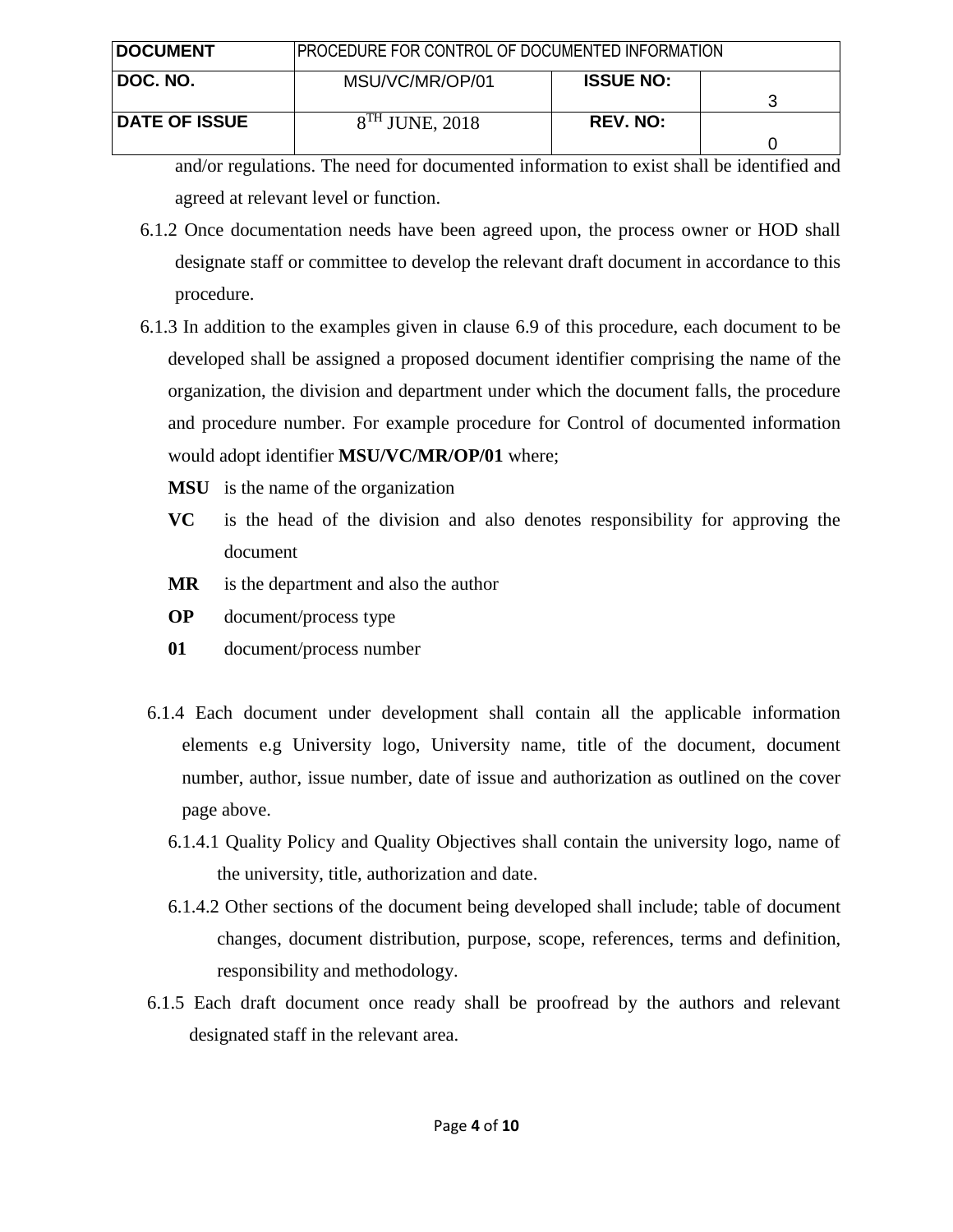| <b>DOCUMENT</b>      | PROCEDURE FOR CONTROL OF DOCUMENTED INFORMATION |                  |  |
|----------------------|-------------------------------------------------|------------------|--|
| DOC. NO.             | MSU/VC/MR/OP/01                                 | <b>ISSUE NO:</b> |  |
| <b>DATE OF ISSUE</b> | $8TH$ JUNE, 2018                                | <b>REV. NO:</b>  |  |

- 6.1.6 Where practicable the draft document shall be circulated to other members of the functional area or department, and additionally submitted to MR for review where such a document shall have a wider application before approval for final issuance.
- 6.1.7 The documentation shall be in English language except where otherwise authorized by the top management or resultant from statutory or regulatory requirements.
- 6.1.8. The Quality Management System Manual and procedures shall be in electronic media whilst Quality Policy and Quality Objectives shall be in both.

### **6.2 Approval**

Maseno University shall control the issuance of documents for suitability and adequacy through the approval levels stated below:

- 6.2.1 All Council documents shall be approved by the Chairman of Council and issued by the Vice-Chancellor.
- 6.2.2 Quality Manual, Quality Policy, Corporate Quality Objectives, and procedures namely; Control of documented information, Control of Retained Information, Internal Quality Audit, Nonconformity and Corrective Actions and Preventive Action shall be approved by the Vice-Chancellor and issued by the Management Representative.
- 6.2.3 All Committee documents shall be approved by the chairs of the committees and issued by the respective secretaries.
- 6.2.4 All documented sectional/departmental procedures shall be approved by the respective Deputy Vice-Chancellors and issued by Management Representative.

## **6.3 Review, Updating and Re-approval of documented information**

- 6.3.1 All documents within the QMS shall be subject to periodic reviews or when there is a necessity. The need for a revision/amendment may result from internal or external audits, process control measures, inconsistent process or service results, staff observations or other needs.
- 6.3.2 Changes to documents and data shall be reviewed and approved by the same functions that performed the original review and approval as detailed in clause 6.1 and 6.2 above.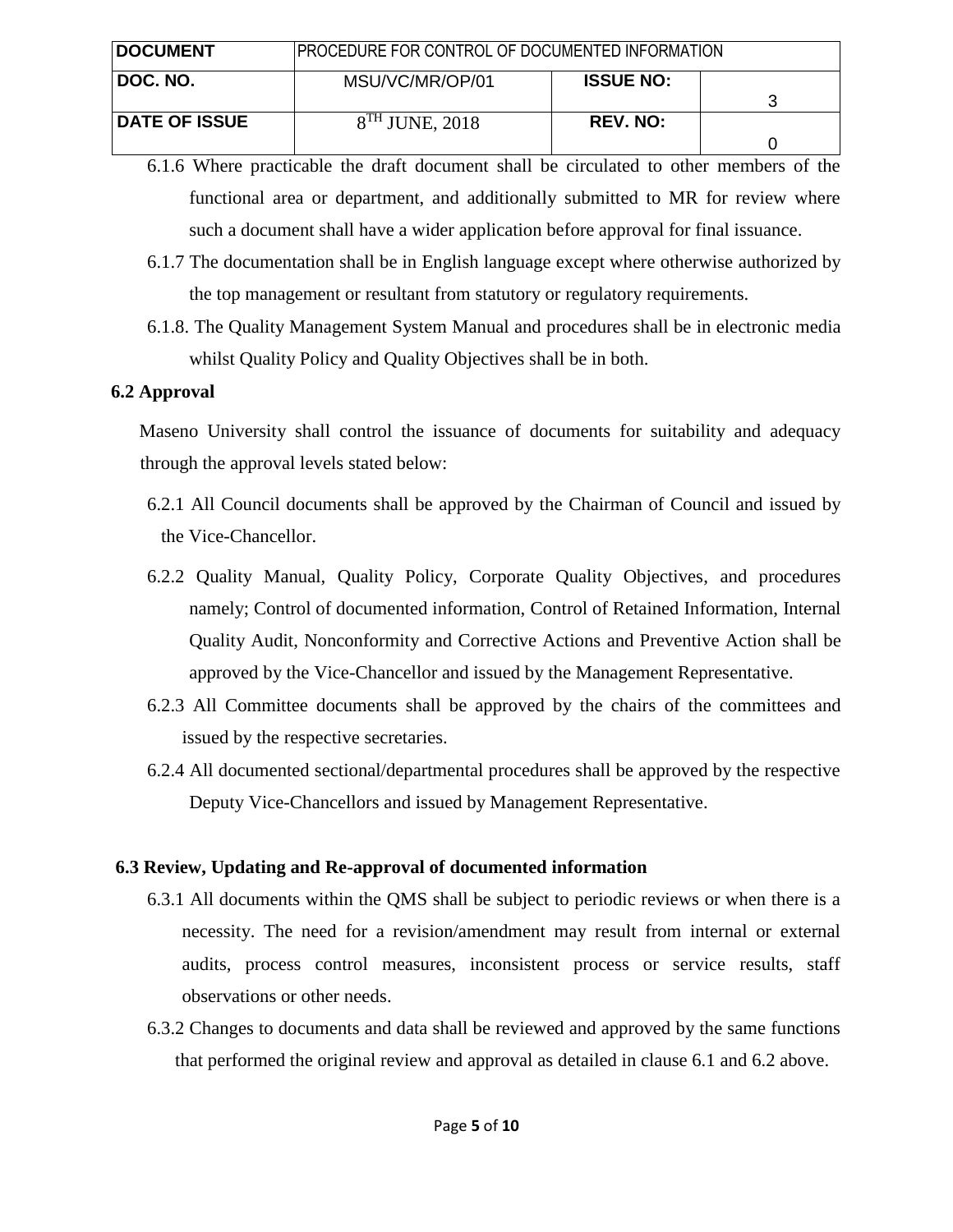| <b>DOCUMENT</b>      | PROCEDURE FOR CONTROL OF DOCUMENTED INFORMATION |                  |  |
|----------------------|-------------------------------------------------|------------------|--|
| ∣ DOC. NO.           | MSU/VC/MR/OP/01                                 | <b>ISSUE NO:</b> |  |
| <b>DATE OF ISSUE</b> | $8TH$ JUNE, 2018                                | <b>REV. NO:</b>  |  |

- 6.3.3 Any staff member who finds it necessary shall initiate request for a change or amendment to any document by filling a change amendment request form **MSU/VC/MR/OP/01/fm 01.**
- 6.3.4 The change amendment request form shall be submitted to the MR by the Head of respective department.
- 6.3.5 MR shall liaise with the function responsible for authorship and evaluate the change/ amendments requested then grant approval or reject the request. The document shall then be approved and issued as indicated on cover page.
- **Note:** Functional Heads shall ensure communication of the final changes to amended documents which affect their area. These can be through, meetings, memos, email or circulars.

#### **6.4 Identification of Revised QMS Documents**

- 6.4.1 All QMS documents shall contain a document number and table of changes consisting of the date of change, page, clause/sub clause, details of the changes and authorization with exception to Quality Policy and Quality Objectives whose changes shall be denoted by date of authorization.
- 6. 4.1 The revision and issue status of the document shall be identified through revision and issue numbers indicated on the cover page of each document.
- 6.4.2 If the changes are minor, the revision number of the document will change but the issue number will remain the same.
- **NOTE:** A minor change is change in documentation that does not affect the process (es).
- 6.4.3 If the changes are substantial and affect more than a half of the sections, the document shall be reissued with the revision status reverting to 0.
- 6.4.4 The changes shall be indicated in subclause 0.1 section (the table of changes) of each procedure.

#### **6.5 Availability of Documents at Points of Use and protection**

6.5.1Controlled copies of QMS Quality Manual and procedures shall be available in electronic format on the University website as indicated in clause 0.2 of this document.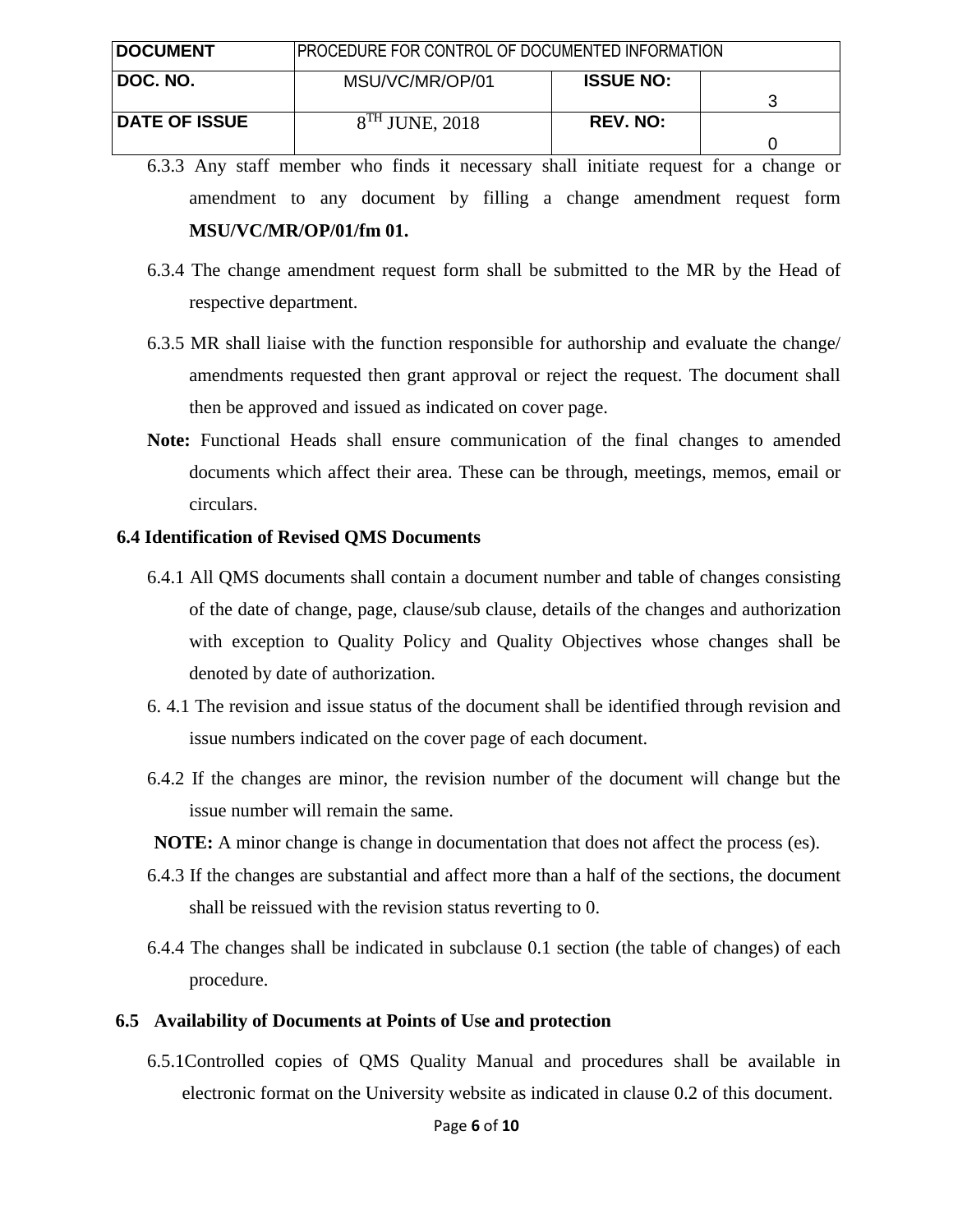| <b>IDOCUMENT</b>     | PROCEDURE FOR CONTROL OF DOCUMENTED INFORMATION |                  |  |
|----------------------|-------------------------------------------------|------------------|--|
| ∣ DOC. NO.           | MSU/VC/MR/OP/01                                 | <b>ISSUE NO:</b> |  |
| <b>DATE OF ISSUE</b> | $8TH$ JUNE, 2018                                | <b>REV. NO:</b>  |  |

- 6.5.2 All QMS documentation shall be contained in the "QMS Documentation" folder on the University website maintained on the ICT network.
- 6.5.3 The documents listed under "QMS Documentation" folder on the website shall be considered to be the master documents. Access to change/amend these documents shall be done via the MR.
- 6.5.4 All QMS documents stored on MSU website shall be held secure to ensure integrity, protection from destruction, disclosure, alterations, delays or undesired manipulations.
- 6.5.5 Back up of MSU website contents shall be undertaken by ICT section.
- 6.5.6 MR shall have back-up of all contents of the QMS documentation folder as an additional safeguard of QMS documents.
- 6.5.7 Sectional Heads shall ensure that any documented information retained in paper format is protected against risks arising from poor ventilation and other adverse weather conditions.

### **6.6 Storage and Preservation, Including Preservation of Legibility of Documents**

- 6.6.1 All QMS documents shall be typed in Font (Times New Roman), Font Size (12) and Line Spacing (1.5)
- 6.6.2 Printing and photocopying of documents will be done in such a way that documents shall be legible.
- 6.6.3 Documented information retained as evidence of performance of processes shall be stored in conditions that shall ensure that they remain legible.
- 6.6.4 All HODs shall ensure that all documented information retained in their respective departments is protected from unauthorized access and removal. This information shall be accessible only to authorized personnel and stored in locations with controlled access including but not limited to lockable cabinets
- 6.6.5 Where lockable cabinets are used, only authorized personnel shall have access to the cabinets.
- 6.6.6 Documented information retained in the computer system shall have backup copies in electronic form and protected from unauthorized access.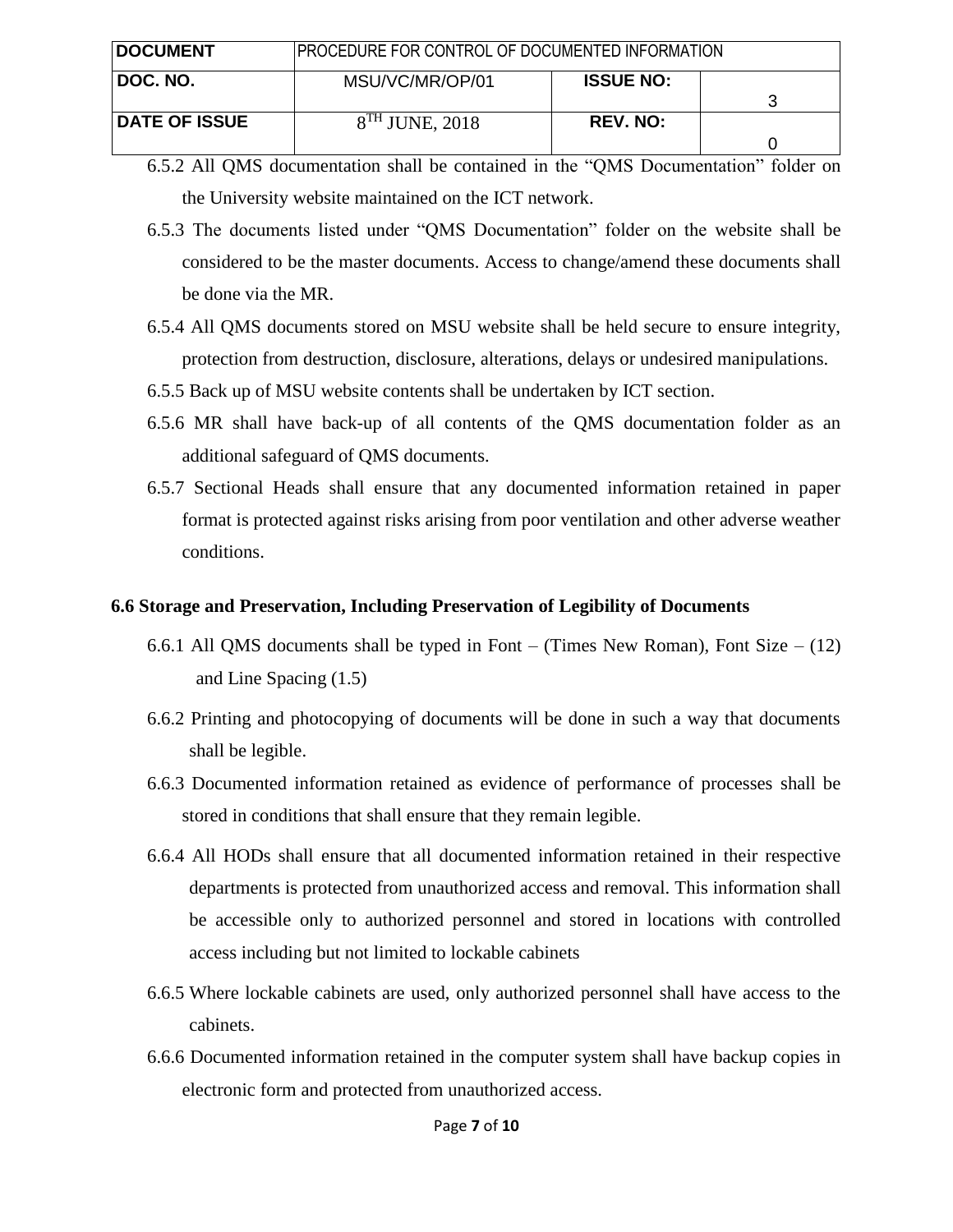| <b>DOCUMENT</b>      | PROCEDURE FOR CONTROL OF DOCUMENTED INFORMATION |                  |  |
|----------------------|-------------------------------------------------|------------------|--|
| I DOC. NO.           | MSU/VC/MR/OP/01                                 | <b>ISSUE NO:</b> |  |
| <b>DATE OF ISSUE</b> | $8TH$ JUNE, 2018                                | <b>REV. NO:</b>  |  |

### **6.7 Retention and Disposition**

- 6.7.1 Each section/department shall adhere to retention schedule for documented information in line with University policies and National Archives regulations
- 6.7.2 The schedule shall state the type and the period of retaining the documented information within the section/department, responsibility, after which time they shall be disposed in accordance with the provisions of National Archives regulations and Public Procurement and Disposal Act (2015).
- 6.7.3 Documented information shall be retained in defined systems including identification of files and folders that ensure ease of retrieval.
- 6.7.4 All HODs shall ensure files/ folders containing quality records are assigned unique identifiers structured in a way that recognizes the University, Division, department, the type of record, record number and the title in the given format: **MSU/VC/DQA/GC/01- File** for General Correspondence.
- 6.7.5 Where records have exceeded their retention periods, they shall be appropriately filed, labeled and identified as **"CLOSED FILES",** indexed by type, month and year and stored in designated places.
- 6.7.6 Where a document is rendered obsolete but is retained at the function for any other purpose, such document shall be stamped "**OBSOLETE**" and secured at a location specified by the function.
- 6.7.7 For the electronic copies, the document shall be watermarked with the words "OBSOLETE" and transferred to a file folder named obsolete.

## **6.8 Documents of External Origin**

6.8.1 Where documented information of external origin is applicable in its process the designated HOD shall approve the use of such documents for their inclusion in the process operation.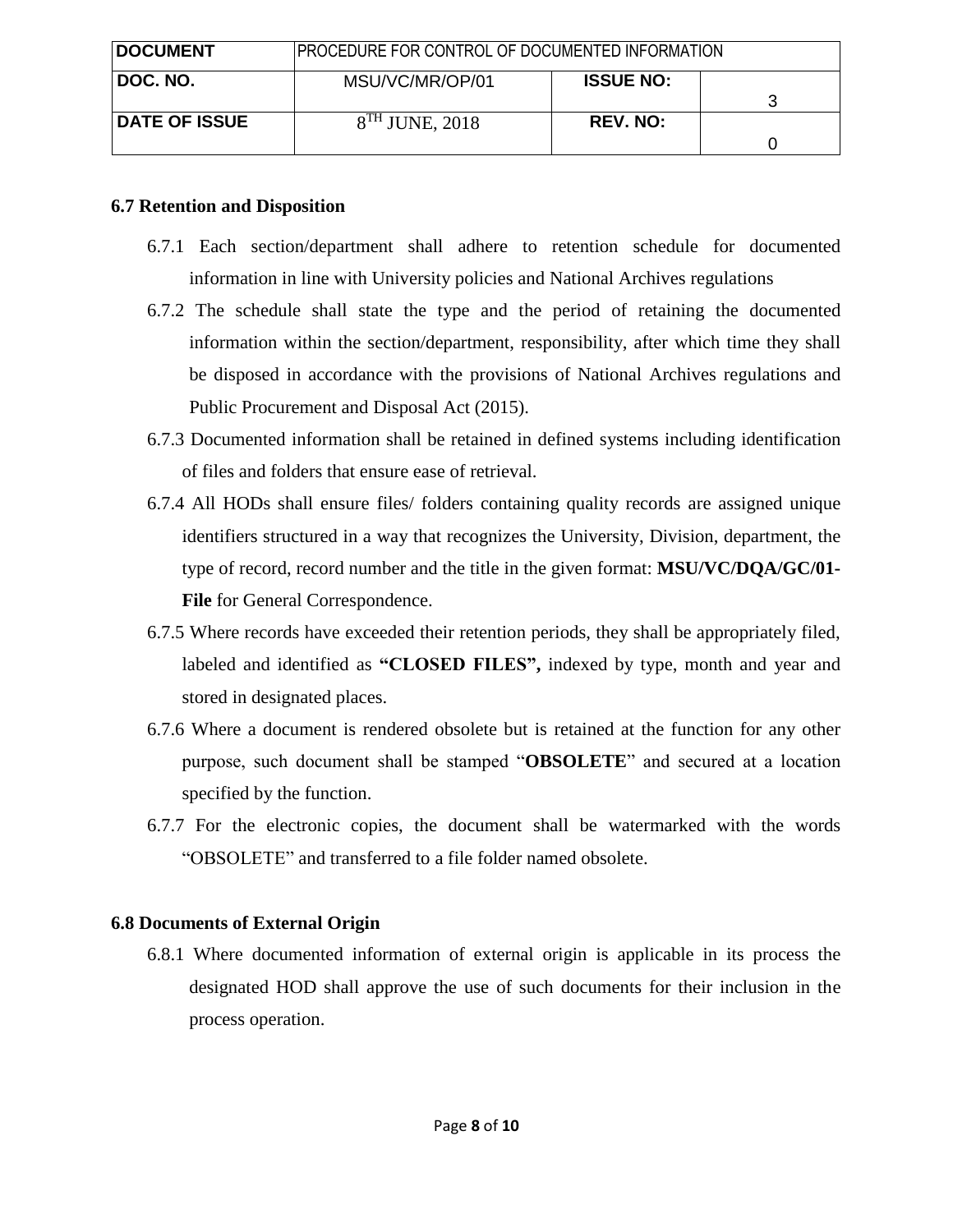| <b>DOCUMENT</b>      | <b>PROCEDURE FOR CONTROL OF DOCUMENTED INFORMATION</b> |                  |  |
|----------------------|--------------------------------------------------------|------------------|--|
| ∣ DOC. NO.           | MSU/VC/MR/OP/01                                        | <b>ISSUE NO:</b> |  |
| <b>DATE OF ISSUE</b> | $8TH$ JUNE, 2018                                       | <b>REV. NO:</b>  |  |

6.8.2 The HOD shall derive a list/register of such documents of external origin including the version in use and/or either given by year of publication in addition to their distribution within the organization.

- 6.8.3 The list/register shall be kept updated when new documents are added or versions of documents of external origin are received.
- 6.8.4 Each section/department shall state the frequency and method to be applied in their documentation.

## **6.9 Identification of Maseno University Documented Information and Records**

As a basis Maseno University QMS documentation identification shall incorporate abbreviations and Acronyms denoting name of the University(MSU), division(VC,AFD,ASA,PRI), section/department(MR,LIB,QAPM) the process/document(OP,QAPM,TCH) under reference, register (Reg), form(fm), work instruction (WI), list (L), report (Rpt), worksheet(WS). Examples for each are given below:

| <b>Quality Manual</b>                 |                | MSU/VC/QM/01             |
|---------------------------------------|----------------|--------------------------|
| <b>Quality Policy</b>                 | $\bullet$      | MSU/VC/QP/01             |
| Procedure for Internal Audit          |                | MSU/VC/MR/OP/02          |
| Procedure for Teaching                | $\ddot{\cdot}$ | MSU/ASA/ACA/OP/03        |
| Procedure for Library Services        | $\ddot{\cdot}$ | MSU/ASA/LIB/OP/01        |
| Procedure for Performance Management  | $\ddot{\cdot}$ | MSU/VC/QAPM/OP/01        |
| <b>Class Attendance Register</b>      | $\ddot{\cdot}$ | MSU/ASA/ACA/OP/03/Reg/01 |
| <b>Corrective Action Request Form</b> | $\ddot{\cdot}$ | MSU/VC/MR/OP/01/fm 04    |
| <b>Exam Invigilation Guidelines</b>   | $\ddot{\cdot}$ | MSU/ASA/ACA/OP/04/WI01   |
| <b>Course Evaluation Report</b>       |                | MSU/VC/DQA/OP/01/Rpt/01  |